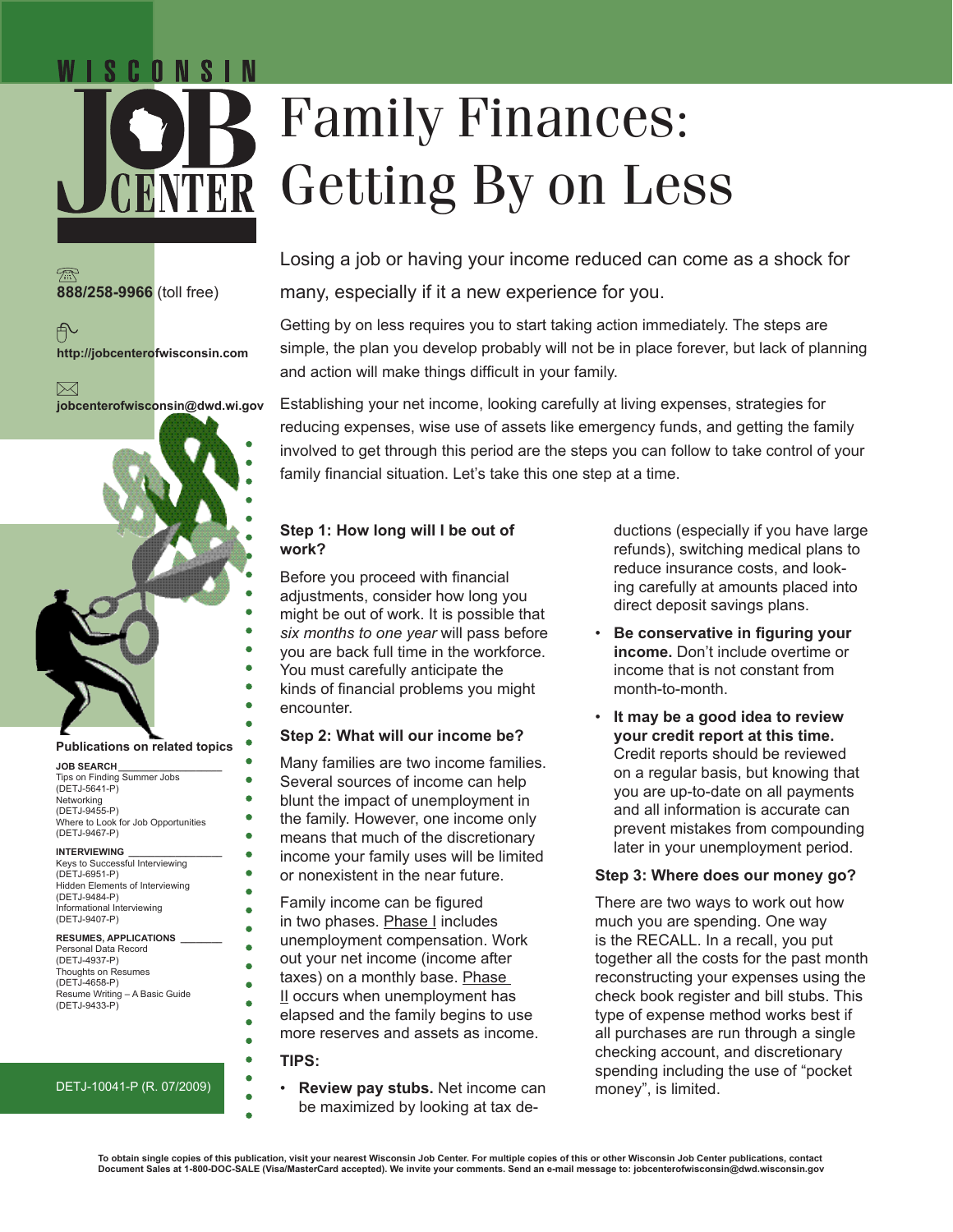|                                                                                                                                                                                                                    | Net income worksheet |                 |  |
|--------------------------------------------------------------------------------------------------------------------------------------------------------------------------------------------------------------------|----------------------|-----------------|--|
| <b>Wages, Salaries</b><br>Weekly pay (x 4.33)<br>Bi-weekly pay (x 2.17)<br>Twice per month $(x 2.0)$<br>Monthly<br>Child support<br>Unemployment (x 4.33)<br>Investment/Interest Income<br><b>Total net income</b> | Phase I              | <b>Phase II</b> |  |

The second way is to TRACK expenses for a month or two by writing down all purchases and payments every day. This includes tracking all bills by paying through a checking account or, if cash is used, keeping receipts and recording amounts every day.

Expenses, too, should be recorded on a monthly basis. Use the multiplication factors found in the Net Income Worksheet (above) for adjusting expenses to a monthly base.

# **TIP:**

• **Tracking expenses is not an endless task.** Track for a month to discover the gaps in your spending so you can adjust your spending plan.

## **Step 4: How does our income compare with our expenses?**

This is the reality step. It is essential that you compare the "bottom line" against your expenses.

*Comparing Income and Expenses (+ or -)* Monthly Income - Monthly Expenses = bottom line

 $\frac{1}{2}$  =  $\frac{1}{2}$  ,  $\frac{1}{2}$  ,  $\frac{1}{2}$  ,  $\frac{1}{2}$  ,  $\frac{1}{2}$  ,  $\frac{1}{2}$  ,  $\frac{1}{2}$  ,  $\frac{1}{2}$ 

There are three possibilities after you compare income and expenses.

- **A. Your income matches your expenses.** There is little room for error here, especially if you have used the recall method of determining your expenses. Track expenses carefully for the next month, make adjustments and evaluate your spending again. Remember that if you go into Phase II, your income will not meet expenses and will need to be cut in the future.
- **B. Your income exceeds your expenses.** You are able to manage on the reduced income coming into your family.
- Try to continue some kind of savings plan to build up your reserves.
- Continue to watch expenses carefully since further adjustments might have to be made if you enter Phase II of unemployment.
- **C. Your income fails to meet your expenses.**  There are three things you can do if this possibility occurs:
- **1. Reduce expenses.** Look at flexible expense areas, those where you have choices. Cutbacks to minimum phone service, minimum cable service, packing lunches, and dropping collision insurance on a fully-depreciated and paid-off automobile can be temporary or permanent depending on the situation. It can help loosen-up additional monies to meet mortgage or car payments.

# **TIPS:**

- **Try putting your children on allowances** ... if they aren't receiving them already. Weekly allowances to cover specific expenses make it easier for you track what is given "out of pocket" and increase responsibility for their own spending.
- **Decide what you want to spend on clothing (and so on) for the children**. If they want more than you can afford, "match" money with them for large purchases or special clothing choices.
- **2. Increase income.** You may begin to draw on emergency monies or investments to supplement your income up to expense levels, or have a working spouse work more time at a family-owned or out-of-home business. Your spouse might also return to work and/or increase work hours.

# **TIP:**

- **Be cautious about dipping into assets** prior to Phase II of unemployment. That will be the time when income will be reduced most. Be cautious about trying to start a home-based business when income is reduced. Start-up costs can increase expenses and reduce income.
- **3. Restructure debt.** If one reason that income doesn't match expenses is heavy credit card or unsecured debt, restructuring or reducing payments might be an alternative.

# **TIPS:**

• **Use savings to pay off debt, if possible.** If you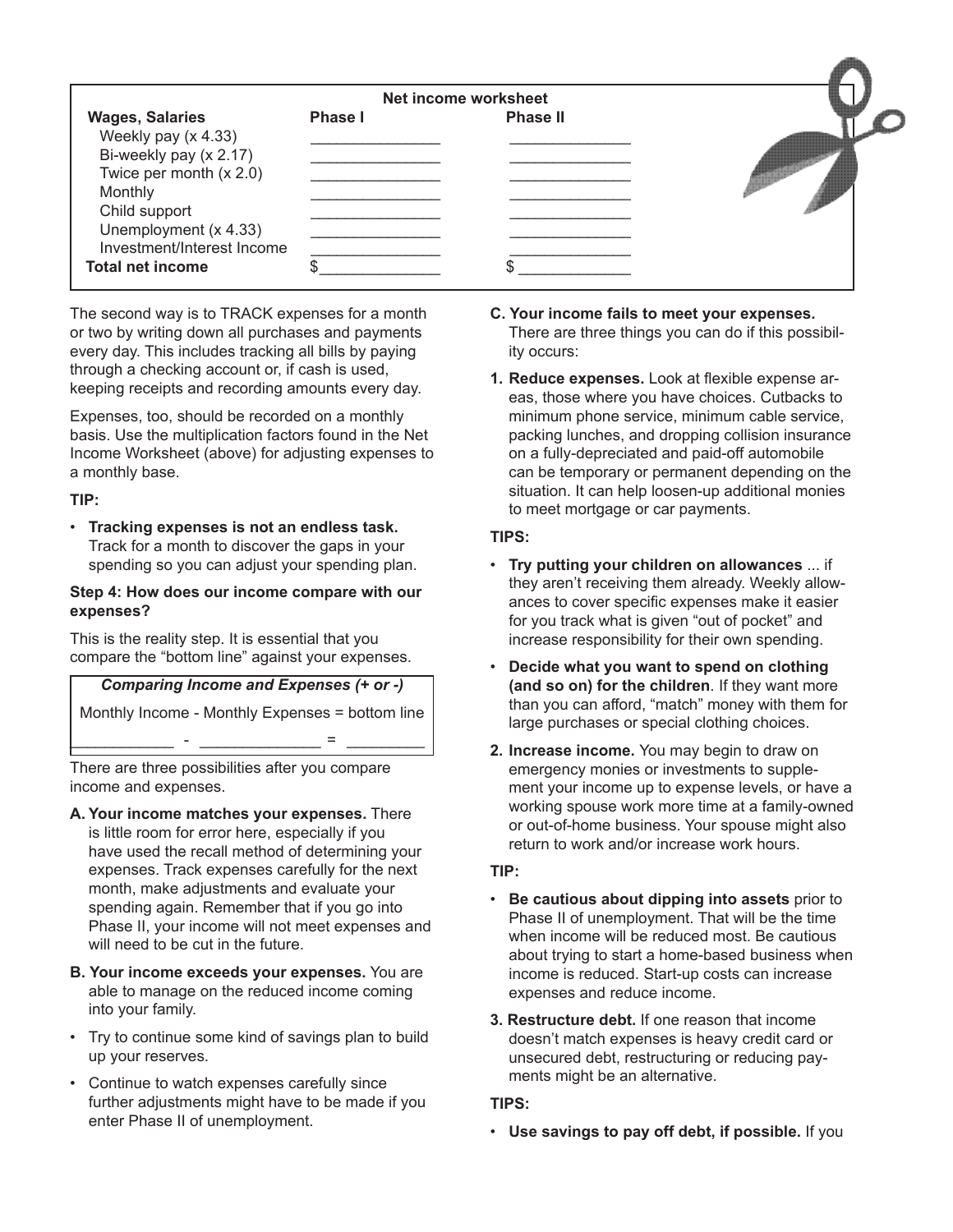| <b>Monthly Family Expense Worksheet</b> |                                 |                                          |                           |  |
|-----------------------------------------|---------------------------------|------------------------------------------|---------------------------|--|
| <b>HOUSING</b>                          |                                 |                                          | Subtotal<br><b>Total</b>  |  |
|                                         | Rent/Mortgage                   | $\frac{1}{2}$                            |                           |  |
|                                         | Maintenance<br><b>Utilities</b> |                                          |                           |  |
|                                         |                                 | Electric _______________                 |                           |  |
|                                         |                                 | Water                                    |                           |  |
|                                         |                                 |                                          |                           |  |
|                                         | Equipment/Furniture             |                                          |                           |  |
|                                         | Insurance and Taxes             |                                          |                           |  |
| <b>FOOD</b>                             |                                 |                                          |                           |  |
|                                         | Food at Home                    |                                          |                           |  |
|                                         | Food Away from Home             |                                          | \$                        |  |
| <b>TRANSPORTATION</b>                   |                                 |                                          |                           |  |
|                                         | Car Payment(s)                  |                                          |                           |  |
|                                         | Gas, Oil, Repairs               |                                          |                           |  |
|                                         |                                 |                                          |                           |  |
|                                         |                                 | Repairs________________                  |                           |  |
|                                         | Insurance                       |                                          |                           |  |
|                                         | <b>Public Transportation</b>    |                                          |                           |  |
| <b>MEDICAL/DENTAL</b>                   |                                 |                                          |                           |  |
| <b>CREDIT CARD PAYMENTS</b>             |                                 |                                          |                           |  |
|                                         |                                 |                                          |                           |  |
|                                         | 2. $\qquad \qquad$              |                                          |                           |  |
|                                         |                                 |                                          |                           |  |
|                                         | 4. $\qquad \qquad$              |                                          |                           |  |
|                                         |                                 |                                          | $\frac{1}{2}$             |  |
|                                         | <b>CLOTHING/PERSONAL CARE</b>   |                                          |                           |  |
| <b>RECREATION</b>                       |                                 |                                          | $\frac{1}{2}$             |  |
| <b>CONTRIBUTIONS/GIFTS</b>              |                                 |                                          |                           |  |
| <b>OTHER</b>                            |                                 |                                          |                           |  |
|                                         | Education                       |                                          |                           |  |
|                                         | Life Insurance                  | <u> 1980 - Johann Barbara, martxa al</u> |                           |  |
|                                         | Child Care                      |                                          |                           |  |
|                                         | Cigarettes                      |                                          |                           |  |
|                                         | Cable television                |                                          | $\frac{1}{2}$             |  |
| <b>SAVINGS</b>                          |                                 |                                          | $\frac{1}{2}$             |  |
|                                         |                                 |                                          | Total monthly expenses \$ |  |
|                                         |                                 |                                          |                           |  |

are getting severance pay it might be prudent to pay off as much debt as possible. If you haven't refinanced your mortgage to a lower rate, consider doing this now and use some of the equity to pay off credit card debt. This may lower mortgage payments and eliminate credit card debt at the same time.

• **Be cautious about making only minimum payments** on credit cards. This increases your credit card costs and lengthens the time it will take to pay off the debt. During Phase I of your unemployment, do not take on any new credit debts. Put credit cards away or cut them up to prevent use. Keep one bank card only for emergencies.

# **Step 5: What do I do if I can't make my payments?**

Don't panic. Develop a survival spending plan. In Phase II unemployment, lack of unemployment benefits can reduce any family's budget down to bare bones. This phase demands more actions be taken, more assets reviewed, and more stringent spending controls be introduced. Remember, this phase will not last forever.

Review your income and expenses just as you did before. Look at your income versus your expenses. Compare and adjust.

1. Work out what you can afford to pay on your bills. Creditors don't really want your house or car.